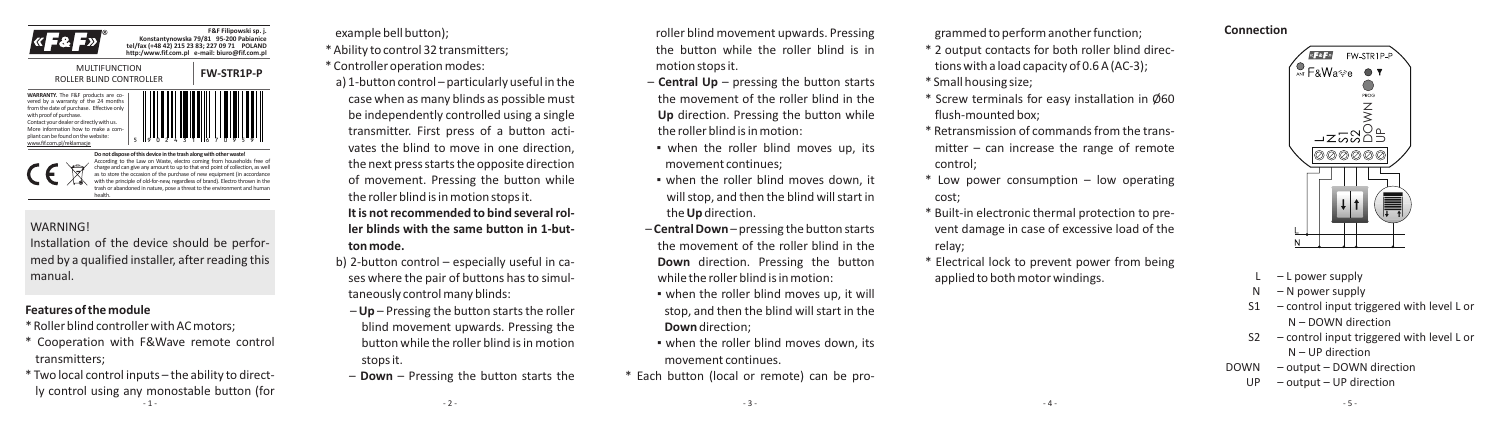#### **WARNING!**

The control input does not work with backlit buttons.

# **Programming of the controller**

### **WARNING!**

If the same relay button is programmed more than once, it will only be written once in the memory of the controller.

### **WARNING!**

If the user does not perform any actions (for example pressing the PROG button or pairing the button with the receiver) in the programming mode for 30 seconds, the programming mode will be terminated.

1) Press and hold the PROG button.

- 2) Keep the button pressed for approximately 2 seconds until the relay switches on and the LED will slowly blink (0.5 s  $ON - 0.5$  s OFF cycle).
- 3) Release the button. The controller will enter

the configuration of the operating mode. The selected mode is indicated by short blinks of LED, repeated every 2 seconds:

- 1 blink 1-button mode;
- $-2$  blinks Up;
- 3 blinks –Down;
- 4 blinks Central Up;
- 5 blinks Central Down.
- 4) Changing the operating mode is done by briefly pressing the PROG. Press the button the appropriate number of times to select the desired operating mode.
- 5) To confirm the selected operating mode, press and hold the PROG button until the LED starts to blink fast (0.1 s ON – 0.1 s OFF cycle) and then release the button. 6) The controller will now proceed to pairing with transmitters, which is indicated by even blinking of the LED (0.5 s  $ON - 0.5$  s OFF
- cycle). The controller will register all commands received from transmitters and will link them with the selected operating mode. The linking of the button with the receiver is

indicated by an activation of the LED for 1 second. You can pair the controller with many buttons in one programming step. 7) To end the programming, press the PROG button briefly.

### **Setting the roller blind movement time**

- 1) Press and hold the PROG button.
- 2) Wait approximately 7-8 seconds. After 2 seconds the LED will start to slowly blink (0.5 s ON – 0.5 s OFF), after 3 seconds the LED will turn off and after next 2 seconds it will start
- blinking in 1 s ON 0.25 s OFF cycle.
- 3) Release the button. The controller will enter the configuration of the roller blind movement time.
- 4) Briefly press the PROG button the roller blind will start in the **Down**direction.
- 5) Immediately after reaching the lower end position, shortly press the PROG button. The roller blind will then start in the **Up** direction. 6) Immediately after reaching the upper end position, shortly press the PROG button to

finish the time measurement.

7) The measured movement time of the roller blind will be saved in the non-volatile memory of the controller.

## **Settings reset**

# **WARNING!**

Deleting the settings removes all transmitters connected to it from the memory of the controller. Local buttons are set to the 2-button UP and DOWN mode. The roller shutter movement time is set to the default 30 seconds.

1) Press and hold the PROG button.

2) Keep the button pressed for at least 12 seconds. After 2 seconds, the relay switches on and the LED will slowly blink (0.5 s ON – 0.5 s OFF). After about 7-8 seconds, the LED will start blinking at the rate of 1 s ON – 0.25 s OFF (setting the movement time), and after a few more seconds it will start blinking at the rate of 0.1 s ON – 0.1 s OFF.

Fast blinking indicates the transition to the reset mode.

- 3) Release the button. The LED should blink rapidly all the time.
- 4) Press and hold the button until the LED is permanently on. Then release the button.
- 5) After executing this sequence, all programmed buttons will be removed from the controller memory and the controller will return to the default settings.